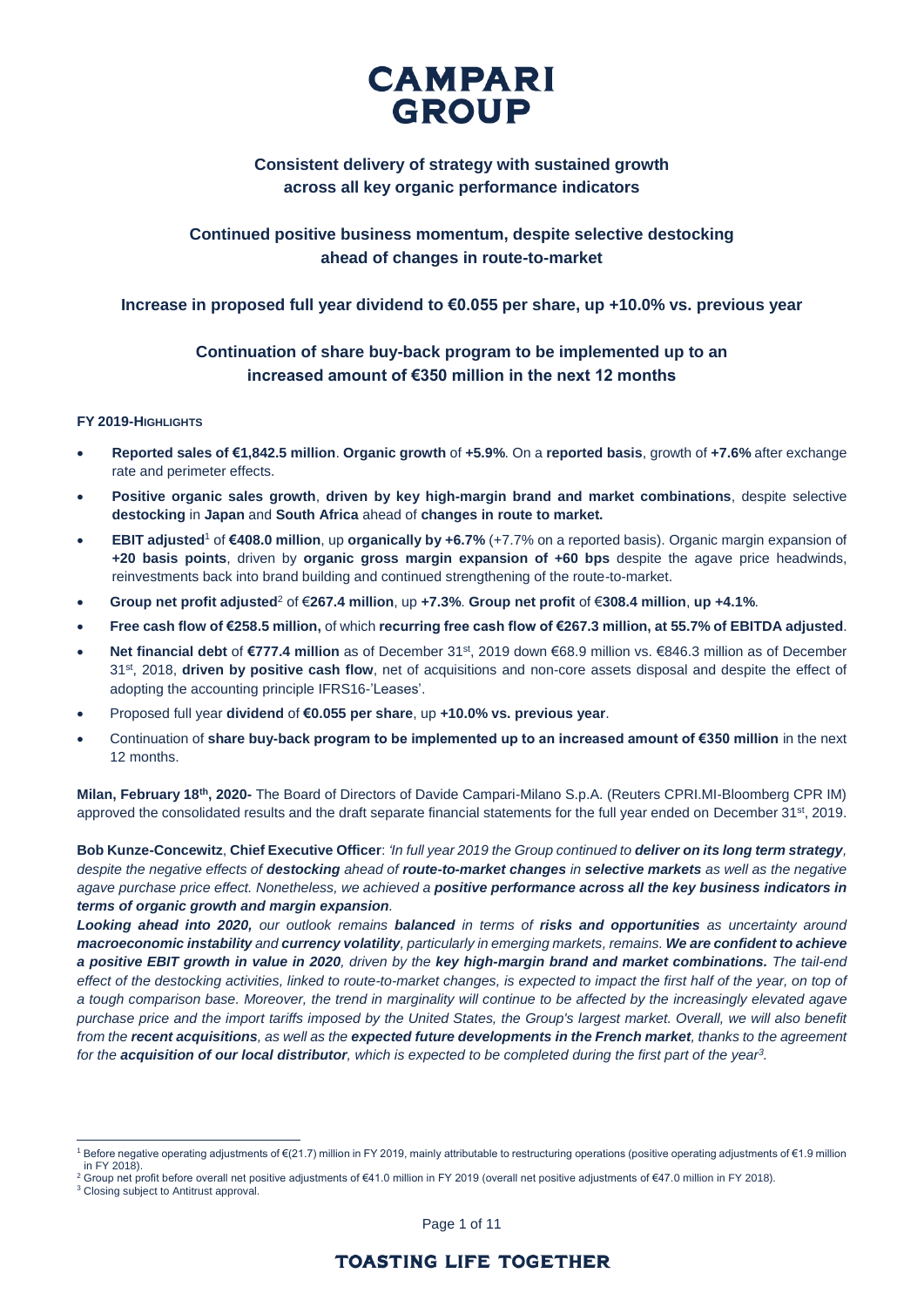

#### **SUMMARY FINANCIAL INFORMATION FOR THE FULL YEAR ENDED 31 DECEMBER 2019**

|                                                    | FY 2019            | FY 2018            | <b>Reported</b> | Organic | <b>Forex</b> | <b>Perimeter</b> |
|----------------------------------------------------|--------------------|--------------------|-----------------|---------|--------------|------------------|
|                                                    | $\epsilon$ million | $\epsilon$ million | Change          | change  | impact       | Impact           |
| <b>Net sales</b>                                   | 1,842.5            | 1,711.7            | 7.6%            | 5.9%    | 2.1%         | $-0.4%$          |
| <b>Gross profit</b>                                | 1,121.2            | 1,028.1            | 9.1%            | 7.0%    | 2.2%         | $-0.1%$          |
| % on sales                                         | 60.9%              | 60.1%              |                 |         |              |                  |
| <b>EBIT adjusted</b>                               | 408.0              | 378.8              | 7.7%            | 6.7%    | 1.7%         | $-0.7%$          |
| % on sales                                         | 22.1%              | 22.1%              |                 |         |              |                  |
| <b>EBIT</b>                                        | 386.3              | 380.7              | 1.5%            |         |              |                  |
| Group net profit adjusted                          | 267.4              | 249.3              | 7.3%            |         |              |                  |
| Group net profit                                   | 308.4              | 296.3              | 4.1%            |         |              |                  |
| <b>EBITDA</b> adjusted                             | 479.8              | 432.6              | 10.9%           | 9.6%    | 1.7%         | $-0.4%$          |
| % on sales                                         | 26.0%              | 25.3%              |                 |         |              |                  |
| <b>EBITDA</b>                                      | 458.1              | 434.5              | 5.4%            |         |              |                  |
| Free cash flow, of which:                          | 258.5              | 235.6              | 9.7%            |         |              |                  |
| Recurring free cash flow                           | 267.3              | 267.7              |                 |         |              |                  |
| Net financial debt at the end of the period        | 777.4              | 846.3              |                 |         |              |                  |
| Proposed full year dividend per share $(\epsilon)$ | 0.055              | 0.050              | 10.0%           |         |              |                  |

**REVIEW OF CONSOLIDATED SALES FOR THE FULL YEAR 2019 RESULTS**

#### By **geography**:

- Sales in the **Americas** (44.6% of total Group sales) grew organically by **+5.8%**, thanks to the **Group's largest market**, **the US**, which grew organically by **+5.3%**, with positive growth across all key Global and Regional priority brands with the exception of SKYY, **Jamaica**, which registered positive organic growth of **+17.6%**, thanks to the consistent outperformance of the rum portfolio and Campari, and **Canada**, which grew by **+2.6%** thanks to Aperol, Espolòn and Campari. In South America, **Brazil** and **Argentina**, which benefitted from a favourable comparison base, grew respectively by **+3.3%** and **+9.7%** in 2019, largely thanks to Aperol and Campari. Macroeconomic weakness, high unemployment and political instability remain.
- Sales in **Southern Europe, Middle East and Africa**<sup>4</sup> (27.1% of total Group sales) registered organic growth of **+5.3%**, driven by a **sustained performance** in **Italy** (**+5.8%**), largely thanks to the entire aperitif portfolio. **Other markets in the region** grew **+3.9%** overall, thanks to the solid performance in **France** (**+14.2%**) and growth in **Global Travel Retail (+4.1%)**, both largely driven by Aperol**,** partly offset by the soft performance in Spain and South Africa, with the latter penalized by destocking ahead of route-to-market change.
- **North, Central and Eastern Europe** (21.4% of total Group sales) grew organically by **+8.8%** thanks to growth in **Germany**  (**+3.3%**), **the UK** (**+39.6%**) and **Russia** (**+11.9%**) as well as positive performance in most of the other European markets. The performance was largely driven by **double-digit growth** of **Aperol across the region**, while the performance in the UK was also driven by growth in Wray&Nephew Overproof and Magnum Tonic.
- Sales in **Asia Pacific** (7.0% of total Group sales) grew organically by **+0.8%**. **Australia** registered an organic growth of **+2.0%**, against a tough comparison base, driven by **Aperol**, **Wild Turkey ready-to-drink**, **SKYY** and **Espòlon**. Other markets in the region declined overall by -1.8% as growth in China and New Zealand was more than offset by strong decline in Japan due to destocking ahead of route-to-market change.

### By **brand**:

 $\overline{a}$ 

- **Global Priorities** (57% of total Group sales) registered strong organic growth (**+7.3%**), despite a low-single digit decline in **SKYY** due to persistent competitive pressure in the US market and destocking which affected mainly the flavours. The overall positive performance was driven by **Aperol** (**+20.5%**), thanks to double-digit growth in its three largest markets (Italy, Germany and the US) and positive growth **across all the other high potential and seeding markets**, the **Jamaican rums** (**+7.5%**), thanks to the positive performance of **Wray&Nephew Overproof** in core **Jamaica** as well as the **US**, **Canada** and **the UK**, and also **Campari** (**+4.6%**), building on the positive international trends of the previous years, despite

Page 2 of 11

<sup>4</sup> Includes Global Travel Retail.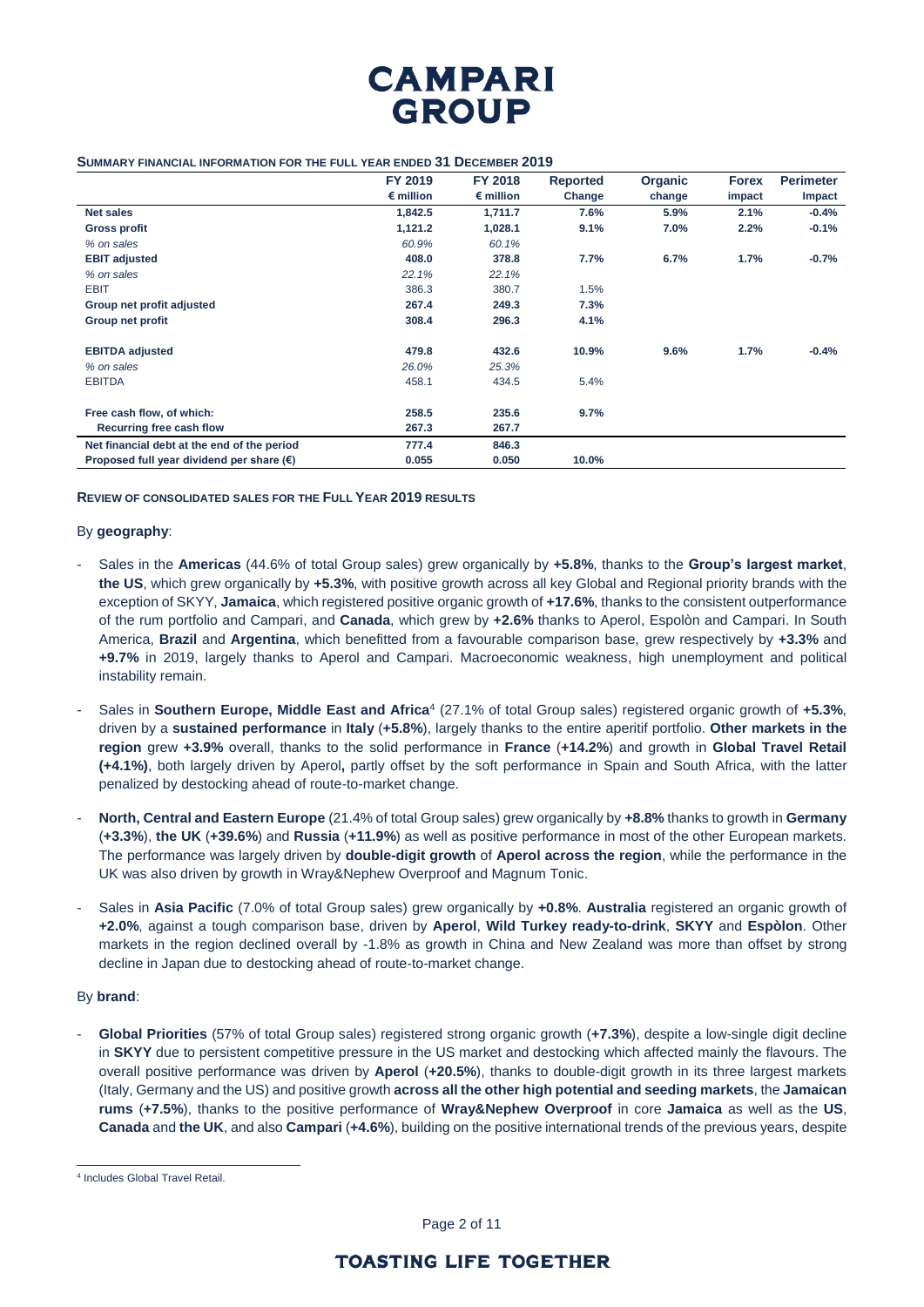temporary softness in core Germany. **Wild Turkey** registered **positive growth of +2.9%** as solid momentum in the **core US market** was partially offset by a decline in **Japan**, due to destocking ahead of route-to-market change. **Grand Marnier** overall was flattish with **growth** in the **core US market** compensating temporary weakness in Global Travel Retail and some European markets.

- **Regional Priorities** (17% of total Group sales) grew organically by **+4.3%**, thanks to a very positive performance from **Espolòn** (**+32.4%**), driven by the core US market, where the brand continues to outpace category trends. Solid growth in **Riccadonna** was offset by weakness in **GlenGrant**, which reflects the Group's long-term strategic refocus into the superpremium and high-margin aged variants coupled with the destocking activities in South Africa, as well as in **Bulldog** and **Cinzano**.
- **Local Priorities** (11% of total Group sales) registered a positive organic performance of **+1.8%**, as growth in the singleserve aperitifs of **Campari Soda** (**+1.6%**) and **Crodino** (**+2.4%**), as well as growth in **Wild Turkey ready-to-drink** (**+5.0%**), more than offset weakness in the local Brazilian brands.

#### **REVIEW OF FULL YEAR 2019 RESULTS**

 $\overline{a}$ 

**Group sales** totalled **€1,842.5 million,** up by **+7.6%** in value **on a reported basis**. The result reflects a **positive organic sales performance** of **+5.9%**, despite **selective destocking** in **Japan** and **South Africa** ahead of **changes in route-tomarket**, a **positive FX effect** of **+2.1%**, thanks to a strong US Dollar vs. the Euro, and a **negative perimeter effect** of **-0.4%**<sup>5</sup> , driven by the termination of agency brands distribution contracts.

**Gross profit** was **€1,121.2 million**, up by **+9.1%** in value **on a reported basis** and up **+80 basis points** to 60.9% of net sales. It **grew organically** by **+7.0%,** ahead of sales, generating an organic margin expansion of **+60 basis points**, driven by **favourable sales mix by brand and market**, despite the **adverse agave purchase price**.

**Advertising and Promotion spending** (**A&P**) was **€319.9 million**, up by **+10.6%** in value **on a reported basis**, corresponding to 17.4% of net sales. **It grew organically** by **+7.7%,** ahead of sales and was dilutive on margin by -30 basis points, reflecting higher marketing investments particularly behind global brands namely Aperol, Campari, the Jamaican rum portfolio, as well as selected Regional Priority brands, such as Espolòn.

**CAAP** (Contribution after A&P) was **€801.3 million**, up by **+8.5%** in value **on a reported basis** (up **organically** by **+6.7%**), corresponding to 43.5% of net sales.

**Structure costs**, i.e. selling, general and administrative costs, totalled **€393.3 million**, up by **+9.2%** in value **on a reported basis**, to 21.3% of net sales. They grew **organically** by **+6.8%**, generating a dilution of -20 basis points, mainly due to the strengthening of on-premise commercial capabilities in selected markets.

**EBIT adjusted** was **€408.0 million**, up by **+7.7%** in value **on a reported basis**, stable at 22.1% of net sales, in line with last year. It **grew organically** by **+6.7%**, ahead of sales growth, generating **+20 bps margin accretion**, thanks to solid organic gross margin accretion, net of investments in marketing and structure costs. The adoption of IFRS16-'Leases' accounting principle (effective from 1 January 2019) generated a positive effect of €1.4 million.

**Operating adjustments** were negative by **€(21.7) million**, mainly attributable to restructuring projects (including outsourcing of administrative services and information technology).

**EBITDA adjusted** was **€479.8 million**, up by **+10.9%** in value **on a reported basis** (**up organically +9.6%**), corresponding to 26.0% of net sales. The increase includes a positive effect generated by the adoption of **IFRS 16-'Leases'** of **€15.0 million**, driven by the incremental depreciation on the rights of use.

**EBIT** (21.0% of net sales) and **EBITDA** (24.9% of net sales) reached €386.3 million and €458.1 million respectively, after negative **operating adjustments** of **€**(**21.7**) **million**, mainly attributable to restructuring initiatives.

**Net financial costs** were **€33.0 million**, broadly in line vs. last year, reflecting the lower average indebtedness (€865.8 million in FY 2019 vs €925.4 million in FY 2018) compensating the effect of the adoption of IFRS 16-'Leases' application, which generated additional financial charges of €3.4 million in 2019.

Page 3 of 11

<sup>&</sup>lt;sup>5</sup> Including the effects generated by termination of distribution contracts, partly mitigated by the recent acquisitions of Rhumantilles as well as Ancho Reyes and Montelobos closed in the fourth quarter of 2019.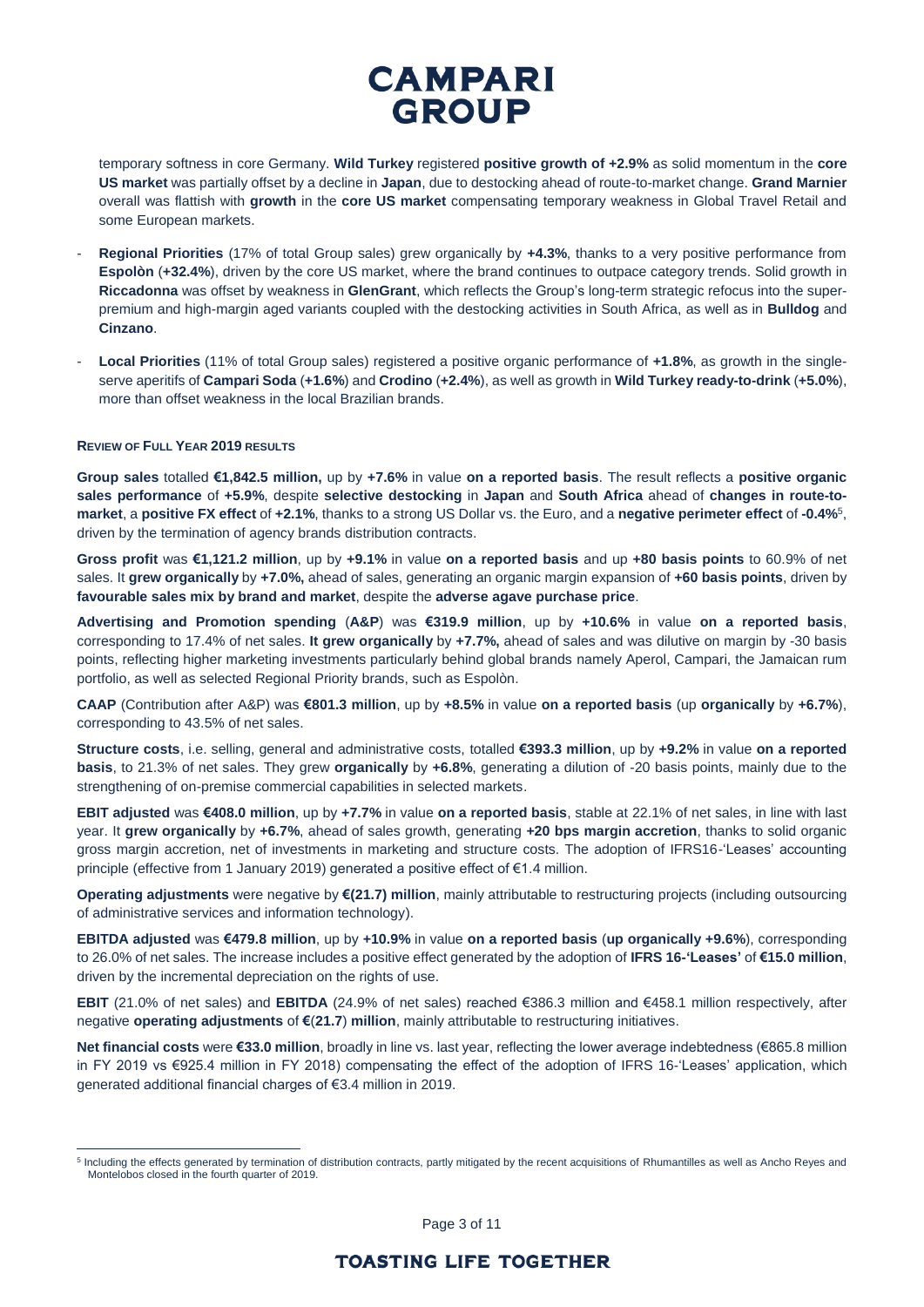**Positive financial adjustments** of **€5.8 million**, mainly attributable to the recognition of financial income for credits relating to the closing of a tax dispute in Brazil.

**Group pre-tax profit adjusted**<sup>6</sup> was **€370.4 million** (**+6.7%**)**. Group pre-tax profit** was **€354.6 million**, up **+1.1%**.

**Tax expenses** totalled **€46.2 million, including** the **'Patent box' one-off tax benefit of €25.4 million**<sup>7</sup> , as well as other fiscal adiustments.

**Group net profit adjusted** reached **€267.4 million**, up **+7.3%** in value on a reported basis**. Group net profit was €308.4 million,** up **+4.1%** in value on a reported basis, against a tough comparison base which benefitted from significant positive adiustments.

**Free cash flow** was **€258.5 million**. The **recurring free cash flow amounted to €267.3 million (-0.2%),** at **55.7% of EBITDA adjusted**, from 61.9% in full year 2018.

**Net financial debt** stood at €777.4 million as of December 31<sup>th</sup>, 2019 (€846.3 million as of December 31st, 2018), a decrease of **€68.9 million**, driven by **strong generation of cash flow**, net of the acquisitions of Rhumantilles and Ancho Reyes and Montelobos and the disposal of Villa Les Cèdres<sup>8</sup>, and after the dividend payment (€ 57.3 million), the net purchase of own shares ( $\in$  47.3 million) and the effect of IFRS16-'Leases' application ( $\in$  90.4 million).

**Net debt to EBITDA adjusted ratio** at 1.6 times as of December 31st, 2019, down from 2.0 times<sup>9</sup> as of December 31st, 2018.

#### **OTHER EVENTS AND RESOLUTIONS**

**Dividend**. The Board of Directors voted to propose to the Shareholders' meeting a full year dividend per share of €0.055, gross of withholding taxes, for the fiscal year 2019, up +10.0% vs. previous year.

The cash dividend will be payable on April 22<sup>nd</sup>, 2020 (the detachment date of the coupon n. 4 will be April 20<sup>th</sup>, 2020 pursuant to the Borsa Italiana calendar, with a record date April 21<sup>st</sup>, 2020). The Board of Directors therefore agreed to convene the ordinary Shareholders Meeting on March 27<sup>th</sup>, 2020 (instead of April 7<sup>th</sup>, 2020 as previously announced in the corporate financial calendar) to approve, among other items, the separate financial statements for the full year ended December 31<sup>st</sup>, 2019.

**Share buyback**. The Board of Directors approved the report to be presented to the Shareholders' meeting to authorize the purchase and/or the sale of own shares, mainly aimed at the replenishment of the portfolio of own shares to serve the current and future stock option plans for the Group's management, according to the limits and procedures provided by the applicable laws and regulations. The authorization is requested until June 30th, 2021.

With regard to the execution of the buyback, compared to previous years, the Board of Directors has approved to **continue the buyback program in place but for an increased amount up to €350 million in the next twelve months**. The increase of the buyback serves the purpose of implementing the Company's new policy of having a portfolio of treasury shares sufficient to serve all outstanding stock options plans as opposed to the ones approaching the vesting period only, in order to hedge the risk of the price increase of the shares underlying the options and, as a result, contain the overall outlay to service the incentive plans. Additional details on the program will be communicated before the commencement of the purchases through a press release in accordance with applicable laws and regulations.

**Stock options.** Moreover, the Board of Directors has approved a resolution to be presented to the Shareholders' meeting approving a stock option plan pursuant to article 114-bis of the Consolidated Law on Financial Intermediation, and in accordance with the stock option Regulation in effect, to which partial amendments in favour of the stock options beneficiaries were advisable following the implementation of previous plans. The plan foresees the granting of stock option plans to directors of the Board and the Company's management, granting the relevant bodies the authorization to implement the plan by June 30th, 2021.

 $\overline{a}$ 

Page 4 of 11

<sup>6</sup> In FY 2019, net negative operating and financial adjustments of €(15.8) million, mainly attributable to restructuring operations . This compares with the net positive operating and financial adjustment of €3.7 million in FY 2018.<br><sup>7</sup> Cumulated Patent box benefit in 2014-2019 of €96.2 million.

<sup>8</sup> Impacting the net financial debt as of 31 December 2019 by €141.9 million, of which €60.1 million related to tax to be paid in 2020 (to impact net financial debt in 2020).

<sup>&</sup>lt;sup>9</sup> Calculated based on the same criteria adopted for the ratio of 31 December 2019.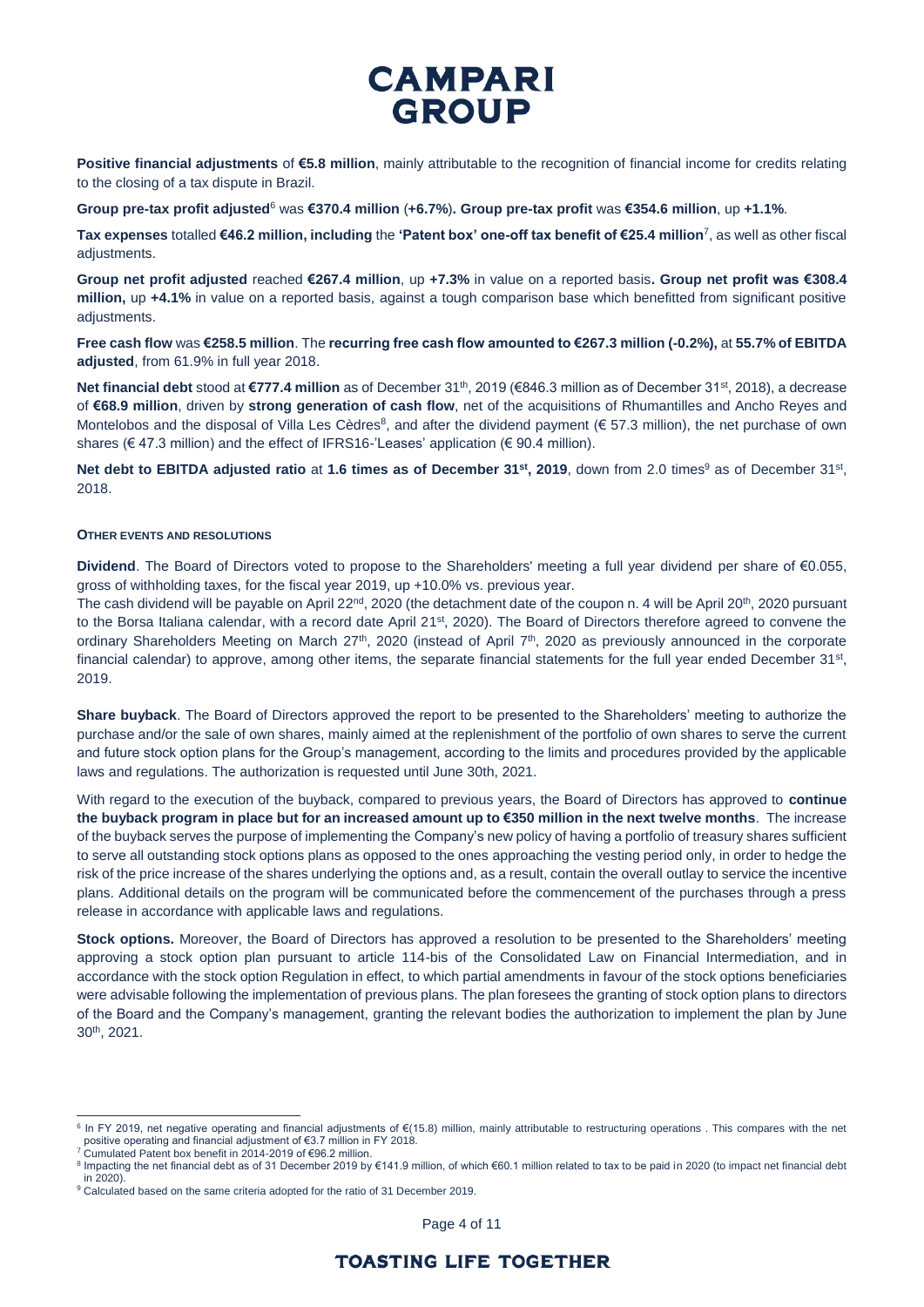**Remuneration Report**. The Board of Directors approved a resolution to be presented to the Shareholders' meeting for approval of the Report on the remuneration policy and the compensation paid in accordance to article 123-ter, of legislative decree 58 of February 24<sup>th</sup>, 1998 as most recently amended.

**Non-financial Declaration**. The Board of Directors approved the non-financial declaration for the fiscal year ending December 31st, 2019, in accordance with Legislative Decree No. 254/2016 implementing Directive 2014/95/EU.

#### **FILING OF DOCUMENTATION**

The annual financial report and the non-financial declaration at 31 December 2019 will be made available to the general public at the Company's head office and on the 1INFO circuit for the storage of Regulated Information, operated by Computershare [\(www.1Info.it\)](http://www.1info.it/) within the limits expressed by the law. The documentation will also be available in the 'Investors' section of the websit[e www.camparigroup.com/en](http://www.camparigroup.com/en) and by all other means allowed by applicable regulations.

*The Executive responsible for preparing Davide Campari-Milano S.p.A.'s financial reports, Paolo Marchesini, certifies-pursuant to article 154-bis, paragraph 2 of the Legislative Decree 58/1998-that the accounting disclosures in this statement correspond to the accounting documents, ledgers and entries.* 

#### *Disclaimer*

*This document contains forward-looking statements that relate to future events and future operating, economic and financial*  results of Campari Group. By their nature, forward-looking statements involve risk and uncertainty because they depend on *the occurrence of future events and circumstances. Actual results may differ materially from those reflected in forward-looking statements due to a variety of factors, most of which are outside of the Group's control.*

*It should be noted that the company's accounts and consolidated results are currently subject to auditing.*

#### **ANALYST CONFERENCE CALL**

At **7:00 pm (CET) today, February 18th, 2020**, Campari's management will hold a conference call to present the Group's FY 2019 results. To participate, please dial one of the following numbers:

- **from Italy: 02 805 88 11**
- **from abroad: + 44 121 281 8003**

The **presentation slides** can be downloaded before the conference call from the main investor relations page on Campari Group's website, at [http://www.camparigroup.com/en/investors.](http://www.camparigroup.com/en/investors)

A recording of the conference call will be available from today, February 18<sup>th</sup>, until Tuesday, February 25<sup>th</sup>, 2020.

To listen to it, please call the following numbers:

- **from Italy: 02 72495**
- **from abroad: +44 1212 818005**

(Access code: **900#**).

Page 5 of 11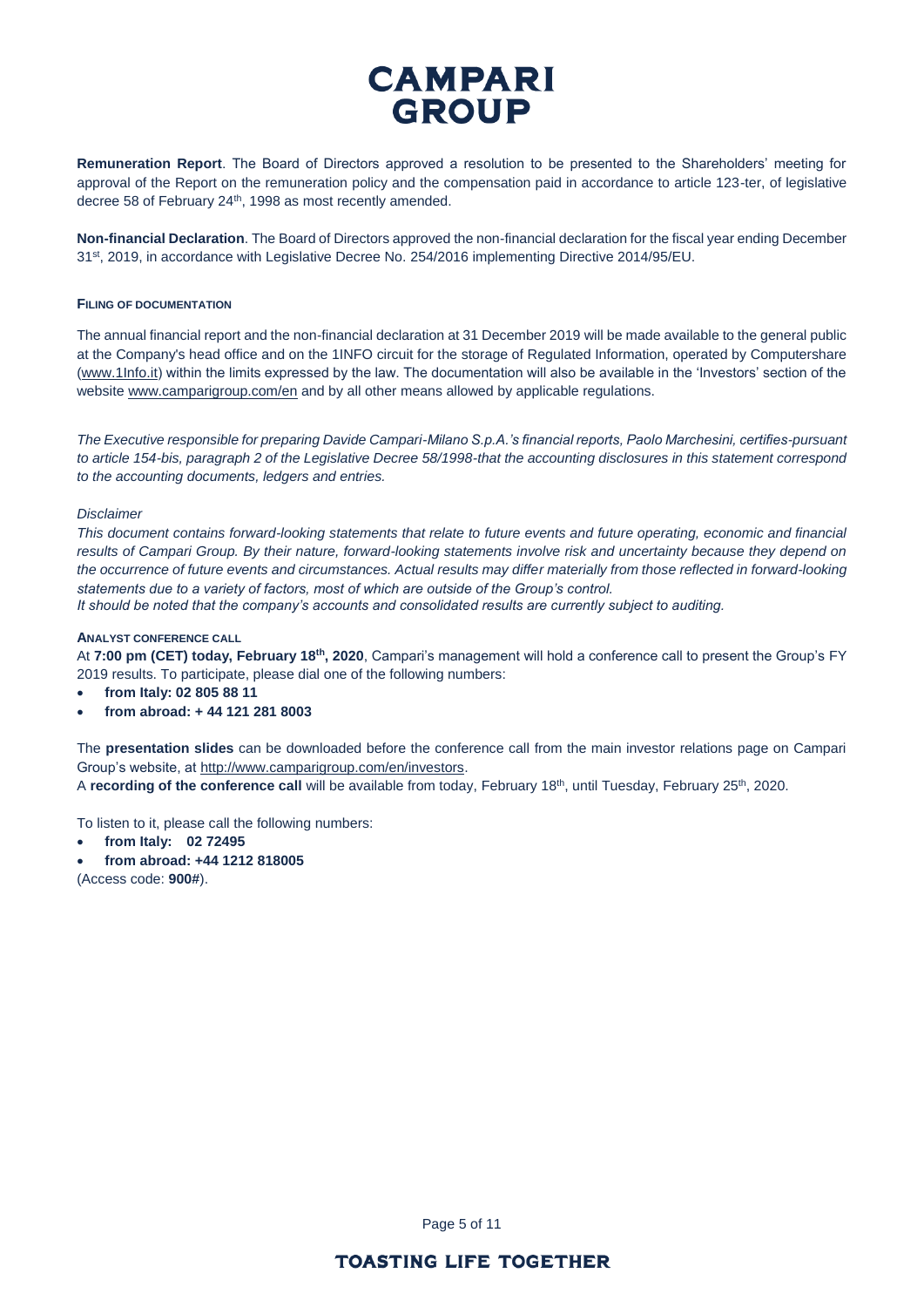#### **FOR FURTHER INFORMATION**

| <b>Investor Relations</b>               |                         |                                     |
|-----------------------------------------|-------------------------|-------------------------------------|
| Chiara Garavini                         | Tel. +39 02 6225 330    | Email: chiara.garavini@campari.com  |
| Jing He                                 | Tel. +39 02 6225.832    | Email: jing.he@campari.com          |
| <b>Thomas Fahey</b>                     | Tel. +44 (0)20 31009618 | Email: thomas.fahey@campari.com     |
| <b>Francesco Pintus</b>                 | Tel. +39 02 6225 416    | Email: francesco.pintus@campari.com |
|                                         |                         |                                     |
| <b>Corporate Communications</b>         |                         |                                     |
| <b>Enrico Bocedi</b>                    | Tel. +39 02 6225 680    | Email: enrico.bocedi@campari.com    |
|                                         |                         |                                     |
| http://www.camparigroup.com/en/investor |                         |                                     |
| http://www.camparigroup.com/en          |                         |                                     |
|                                         |                         |                                     |

http://www.camparigroup.com/en <http://www.youtube.com/campariofficial> <https://twitter.com/GruppoCampari>

#### Visit *[Our Story](https://youtu.be/ilNVsU9Cigo)*

#### **ABOUT C[AMPARI](http://www.camparigroup.com/en/index.shtml) GROUP**

Campari Group is a major player in the global spirits industry, with a portfolio of over 50 premium and super premium brands, spreading across Global, Regional and Local priorities. Global Priorities, the Group's key focus, include **Aperol, Campari, SKYY**, **Grand Marnier, Wild Turkey** and **Appleton Estate**. The Group was founded in 1860 and today is the sixth-largest player worldwide in the premium spirits industry. It has a global distribution reach, trading in over 190 nations around the world with leading positions in Europe and the Americas. Campari Group's growth strategy aims to combine organic growth through strong brand building and external growth via selective acquisitions of brands and businesses.

Headquartered in Milan, Italy, Campari Group owns 21 plants worldwide and has its own distribution network in 20 countries. Campari Group employs approximately 3,700 people. The shares of the parent company Davide Campari-Milano S.p.A. (Reuters CPRI.MI - Bloomberg CPR IM) have been listed on the Italian Stock Exchange since 2001. For more information[: http://www.camparigroup.com/en.](http://www.camparigroup.com/en) Please enjoy our brands responsibly.

**- Appendix to follow -**

Page 6 of 11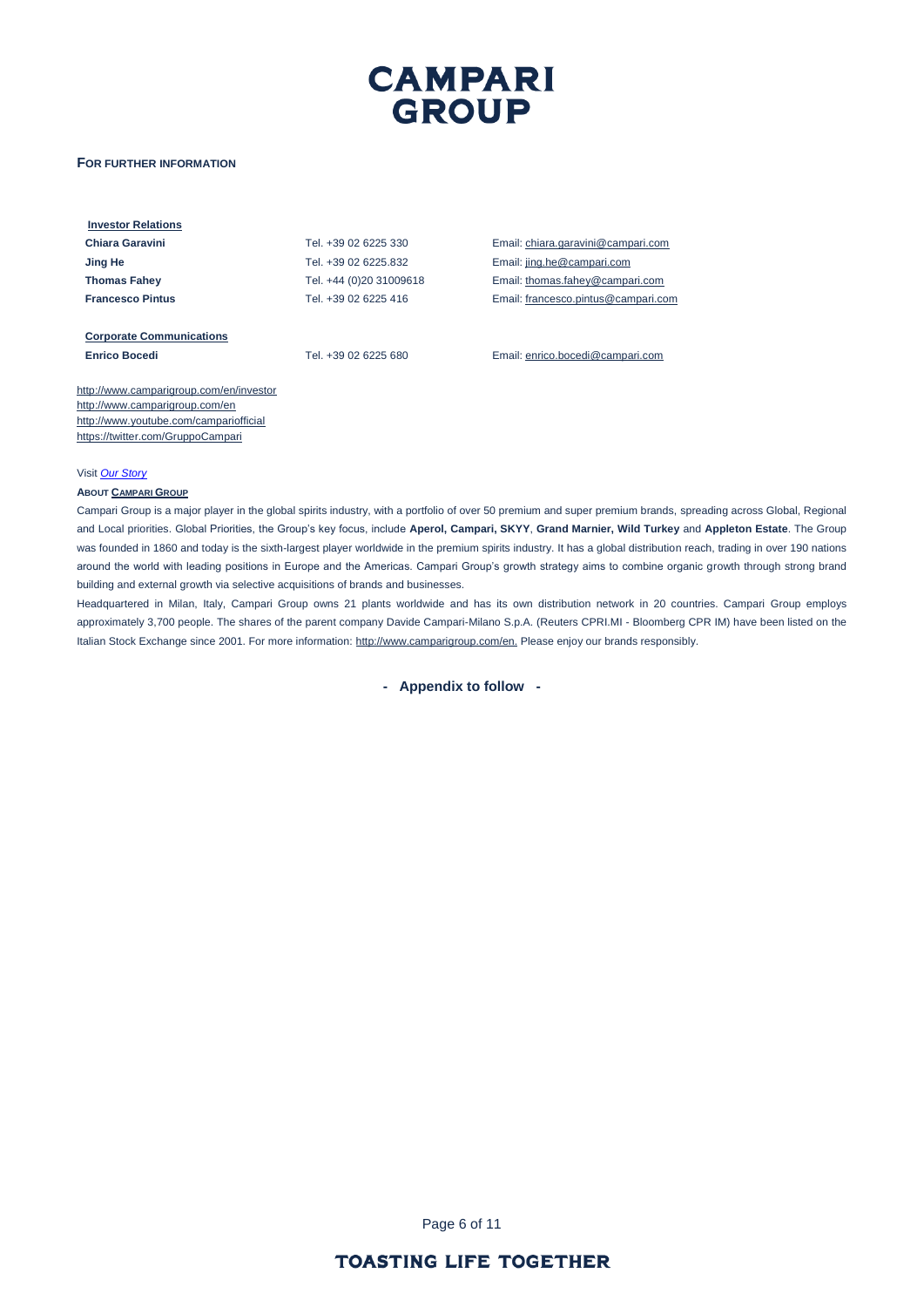### **CAMPARI GROUP**

## **Consolidated net sales breakdown by brand for the full year 2019**

|                            | % on Group<br>sales | % change, of which: |         |                         |                    |
|----------------------------|---------------------|---------------------|---------|-------------------------|--------------------|
|                            |                     | total               | organic | exchange<br>rate effect | external<br>growth |
| <b>Global Priorities</b>   | 56.9%               | 9.7%                | 7.3%    | 2.5%                    | 0.0%               |
| <b>Regional Priorities</b> | 16.8%               | 7.4%                | 4.3%    | 2.1%                    | 1.1%               |
| <b>Local Priorities</b>    | 11.5%               | 1.6%                | 1.8%    | $-0.2%$                 | 0.1%               |
| Rest of portfolio          | 14.8%               | 4.9%                | 6.2%    | 2.6%                    | $-3.9%$            |
| <b>Total</b>               | 100.0%              | 7.6%                | 5.9%    | 2.1%                    | $-0.4%$            |

### **Consolidated net sales by geographic area for the full year 2019**

|                                                 | 1 January-31 December 2019 |        | 1 January-31 December 2018 | $\%$   |        |
|-------------------------------------------------|----------------------------|--------|----------------------------|--------|--------|
|                                                 | $\epsilon$ million         | $\%$   | $\epsilon$ million         | %      | Change |
| Americas                                        | 821.5                      | 44.6%  | 744.7                      | 43.5%  | 10.3%  |
| SEMEA (Southern Europe, Middle East and Africa) | 498.7                      | 27.1%  | 479.8                      | 28.0%  | 3.9%   |
| North, Central & Eastern Europe                 | 393.8                      | 21.4%  | 358.9                      | 21.0%  | 9.7%   |
| Asia Pacific                                    | 128.5                      | 7.0%   | 128.3                      | 7.5%   | 0.2%   |
| <b>Total</b>                                    | 1.842.5                    | 100.0% | 1.711.7                    | 100.0% | 7.6%   |

| Breakdown of % change                           | total<br>% change | organic growth | exchange rate<br>effect | external growth |
|-------------------------------------------------|-------------------|----------------|-------------------------|-----------------|
| Americas                                        | 10.3%             | 5.8%           | 4.5%                    | $-0.1%$         |
| SEMEA (Southern Europe, Middle East and Africa) | 3.9%              | 5.3%           | $-0.1%$                 | $-1.3%$         |
| North, Central & Eastern Europe                 | 9.7%              | 8.8%           | 1.0%                    | 0.0%            |
| Asia Pacific                                    | 0.2%              | 0.8%           | $-0.7%$                 | 0.0%            |
| <b>Total</b>                                    | 7.6%              | 5.9%           | 2.1%                    | $-0.4%$         |

### **Consolidated EBIT adjusted by geographic area for the full year 2019**

| - -<br>$\sim$                                   | 1 January-31 December<br>2019 |               | 1 January-31 December<br>2018 |        | change   | change    |
|-------------------------------------------------|-------------------------------|---------------|-------------------------------|--------|----------|-----------|
|                                                 | $\epsilon$ million            | $\frac{9}{6}$ | $\epsilon$ million            | $\%$   | % total  | % organic |
| Americas                                        | 171.4                         | 42.0%         | 161.5                         | 42.6%  | 6.1%     | 2.5%      |
| SEMEA (Southern Europe, Middle East and Africa) | 88.1                          | 21.6%         | 83.6                          | 22.1%  | 5.5%     | 8.4%      |
| North, Central & Eastern Europe                 | 132.9                         | 32.6%         | 115.1                         | 30.4%  | 15.5%    | 14.3%     |
| Asia Pacific                                    | 15.6                          | 3.8%          | 18.7                          | 4.9%   | $-16.5%$ | $-12.5%$  |
| <b>Total</b>                                    | 408.0                         | 100.0%        | 378.8                         | 100.0% | 7.7%     | 6.7%      |

Page 7 of 11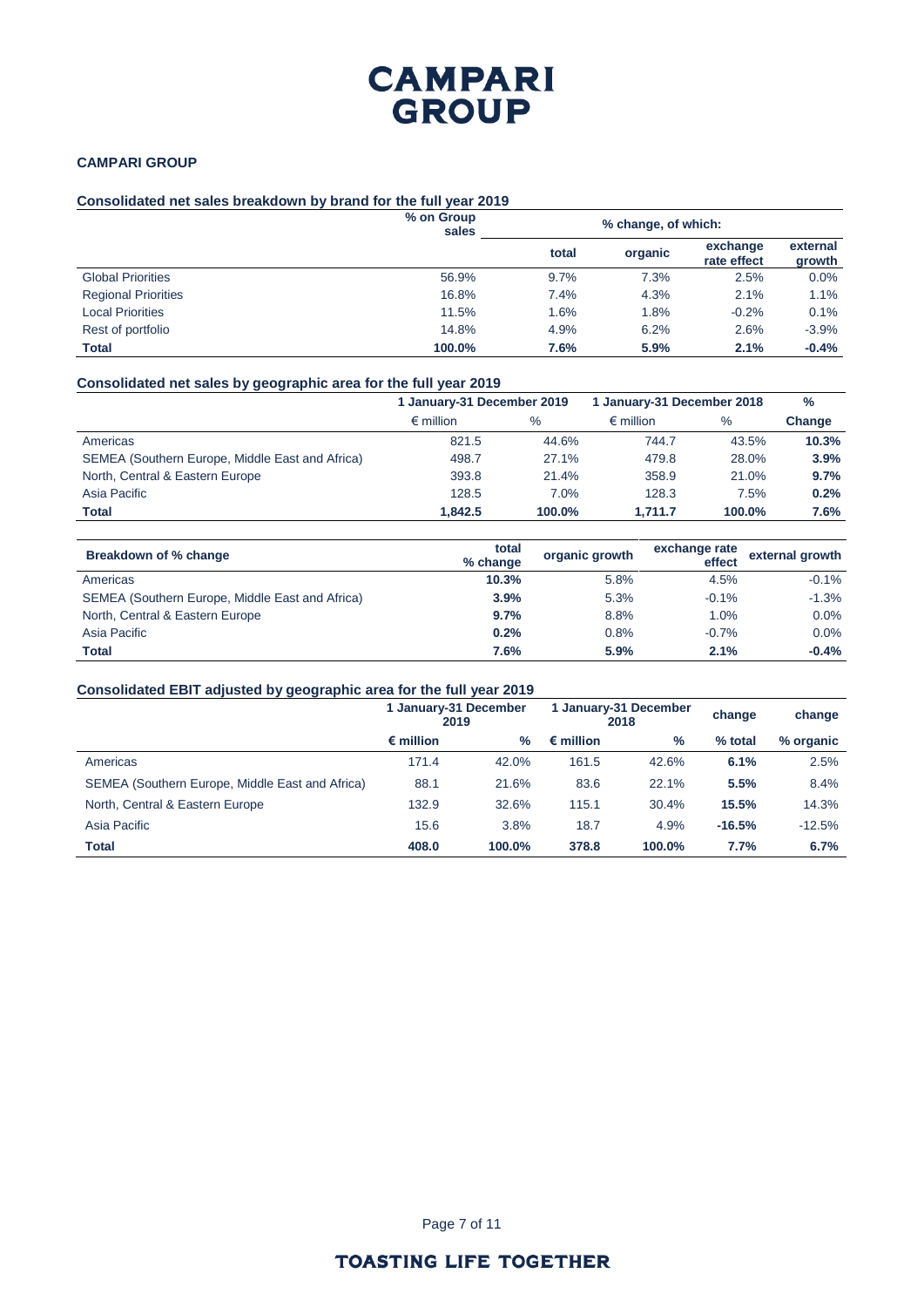## **CAMPARI GROUP**

## **Consolidated income statement for the full year 2019**

|                                                                     | 1 January-31 December 2019 |               | 1 January-31 December 2018 |               |          |
|---------------------------------------------------------------------|----------------------------|---------------|----------------------------|---------------|----------|
|                                                                     | $\epsilon$ million         | $\frac{9}{6}$ | $\epsilon$ million         | $\frac{0}{0}$ | Change   |
| Net sales <sup>(1)</sup>                                            | 1,842.5                    | 100.0%        | 1,711.7                    | 100.0%        | 7.6%     |
| Cost of goods sold $(2)$                                            | (721.3)                    | $-39.1%$      | (683.6)                    | $-39.9%$      | 5.5%     |
| <b>Gross margin</b>                                                 | 1,121.2                    | 60.9%         | 1,028.1                    | 60.1%         | 9.1%     |
| Advertising and promotional costs                                   | (319.9)                    | $-17.4%$      | (289.2)                    | $-16.9%$      | 10.6%    |
| <b>Contribution margin</b>                                          | 801.3                      | 43.5%         | 738.9                      | 43.2%         | 8.5%     |
| $SG&A^{(3)}$                                                        | (393.3)                    | $-21.3%$      | (360.1)                    | $-21.0%$      | 9.2%     |
| <b>Result from recurring activities</b><br>(EBIT adjusted)          | 408.0                      | 22.1%         | 378.8                      | 22.1%         | 7.7%     |
| Adjustments to operating income<br>(expenses)                       | (21.7)                     | $-1.2%$       | 1.9                        | 0.1%          |          |
| <b>Operating result (EBIT)</b>                                      | 386.3                      | 21.0%         | 380.7                      | 22.2%         | 1.5%     |
| Financial income (expenses)                                         | (33.0)                     | $-1.8%$       | (33.8)                     | $-2.0%$       | $-2.4%$  |
| Adjustments to financial income (expenses)                          | 5.8                        | 0.3%          | 1.8                        | 0.1%          |          |
| Profit (loss) related to companies<br>valued at equity              | 0.1                        | 0.0%          | (0.2)                      | 0.0%          |          |
| Put option, earn out income (charges)<br>and hyperinflation effects | (4.7)                      | $-0.3%$       | 2.3                        | 0.1%          |          |
| <b>Profit before taxes</b><br>and non-controlling interests         | 354.6                      | 19.2%         | 350.8                      | 20.5%         | 1.1%     |
| Group profit before taxes adjusted                                  | 370.4                      | 20.1%         | 347.1                      | 20.3%         | 6.7%     |
| <b>Taxes</b>                                                        | (46.2)                     | $-2.5%$       | (54.5)                     | $-3.2%$       | $-15.1%$ |
| <b>Net Profit</b>                                                   | 308.4                      | 16.7%         | 296.3                      | 17.3%         | 4.1%     |
| Non-controlling interests                                           | 0.0                        | 0.0%          | 0.0                        | 0.0%          |          |
| Group net profit                                                    | 308.4                      | 16.7%         | 296.3                      | 17.3%         | 4.1%     |
| Group net profit adjusted                                           | 267.4                      | 14.5%         | 249.3                      | 14.6%         | 7.3%     |
|                                                                     |                            |               |                            |               |          |
| Total depreciation and amortisation                                 | (71.8)                     | $-3.9%$       | (53.8)                     | $-3.1%$       | 33.4%    |
| <b>EBITDA</b> adjusted                                              | 479.8                      | 26.0%         | 432.6                      | 25.3%         | 10.9%    |
| <b>EBITDA</b>                                                       | 458.1                      | 24.9%         | 434.5                      | 25.4%         | 5.4%     |

(1) Net of discounts and excise duties.

(2) Includes cost of material, production and logistics costs.

(3) Includes selling, general and administrative costs.

Page 8 of 11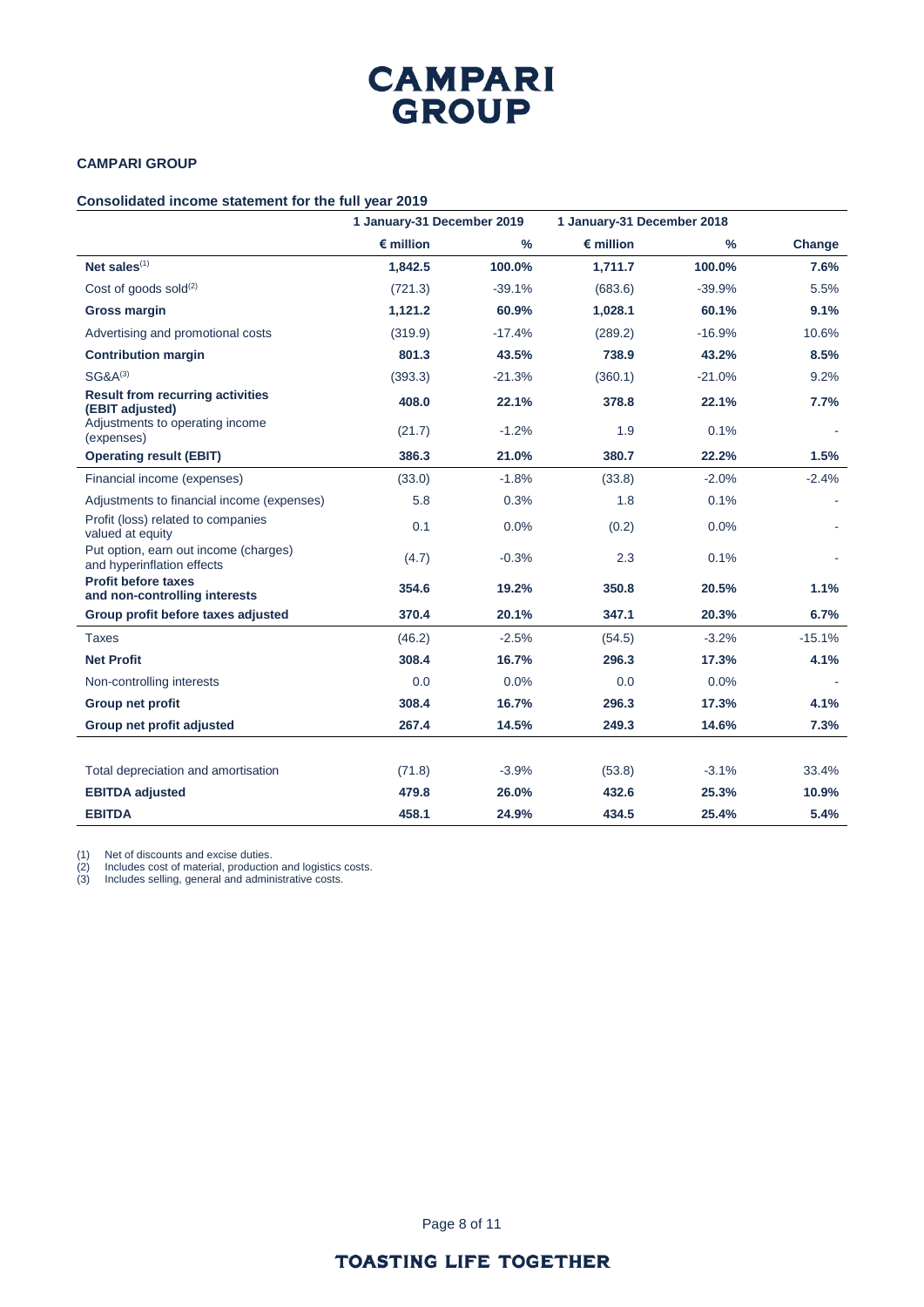## **Consolidated balance sheet as of 31 December 2019**

|                                                            | 31 December 2019   | 31 December 2018   |
|------------------------------------------------------------|--------------------|--------------------|
|                                                            | $\epsilon$ million | $\epsilon$ million |
| <b>ASSETS</b>                                              |                    |                    |
| <b>Non-current assets</b>                                  |                    |                    |
| Net tangible fixed assets                                  | 496.4              | 454.4              |
| Right of use assets                                        | 80.5               |                    |
| <b>Biological assets</b>                                   | 3.9                | 1.0                |
| Investment property                                        | 1.1                | 122.8              |
| Goodwill and trademarks                                    | 2,431.8            | 2,341.0            |
| Intangible assets with a finite life                       | 49.3               | 42.9               |
| Investments in associates and joint ventures               | 0.5                | 0.4                |
| Deferred tax assets                                        | 37.5               | 38.4               |
| Other non-current assets                                   | 22.8               | 23.9               |
| <b>Total non-current assets</b>                            | 3,123.8            | 3,024.9            |
| <b>Current assets</b>                                      |                    |                    |
| Inventories                                                | 617.7              | 565.3              |
| <b>Biological assets</b>                                   | 0.9                | 0.8                |
| Trade receivables                                          | 316.9              | 286.0              |
| Short-term financial receivables                           | 8.3                | 29.1               |
| Cash and cash equivalents                                  | 704.4              | 613.9              |
| Income tax receivables                                     | 18.7               | 22.4               |
| Other receivables                                          | 44.7               | 32.3               |
| <b>Total current assets</b>                                | 1,711.6            | 1,549.8            |
| Assets held for sale                                       | 5.3                | 7.8                |
| <b>Total assets</b>                                        | 4,840.7            | 4,582.5            |
| <b>LIABILITIES AND SHAREHOLDERS' EQUITY</b>                |                    |                    |
| Shareholders' equity                                       |                    |                    |
| Share capital                                              | 58.1               | 58.1               |
| <b>Reserves</b>                                            | 2,331.6            | 2,104.7            |
| Parent company's portion of shareholders' equity           | 2,389.7            | 2,162.8            |
| Non-controlling interests' portion of shareholders' equity | 1.9                |                    |
| <b>Total shareholders' equity</b>                          | 2,391.6            | 2,162.8            |
| <b>Non-current liabilities</b>                             |                    |                    |
| <b>Bonds</b>                                               | 349.4              | 778.7              |
| Other non-current liabilities                              | 476.4              | 463.7              |
| Defined benefit obligations                                | 33.4               | 31.6               |
| Provisions for risks and charges                           | 51.4               | 118.7              |
| Deferred tax liabilities                                   | 386.1              | 368.2              |
| <b>Total non-current liabilities</b>                       | 1,296.7            | 1,760.9            |
| <b>Current liabilities</b>                                 |                    |                    |
| Payables to banks                                          | 31.0               | 4.5                |
| <b>Bonds</b>                                               | 580.0              | 218.6              |
| Other financial liabilities                                | 84.3               | 52.5               |
| Trade payables                                             | 240.7              | 216.0              |
| Income tax payables                                        | 75.1               | 13.9               |
| Other current liabilities                                  | 141.5              | 153.4              |
| <b>Total current liabilities</b>                           | 1,152.5            | 658.9              |
| Liabilities held for sale                                  |                    |                    |
| <b>Total liabilities</b>                                   | 2,449.1            | 2,419.7            |
| Total liabilities and shareholders' equity                 | 4,840.7            | 4,582.6            |

Page 9 of 11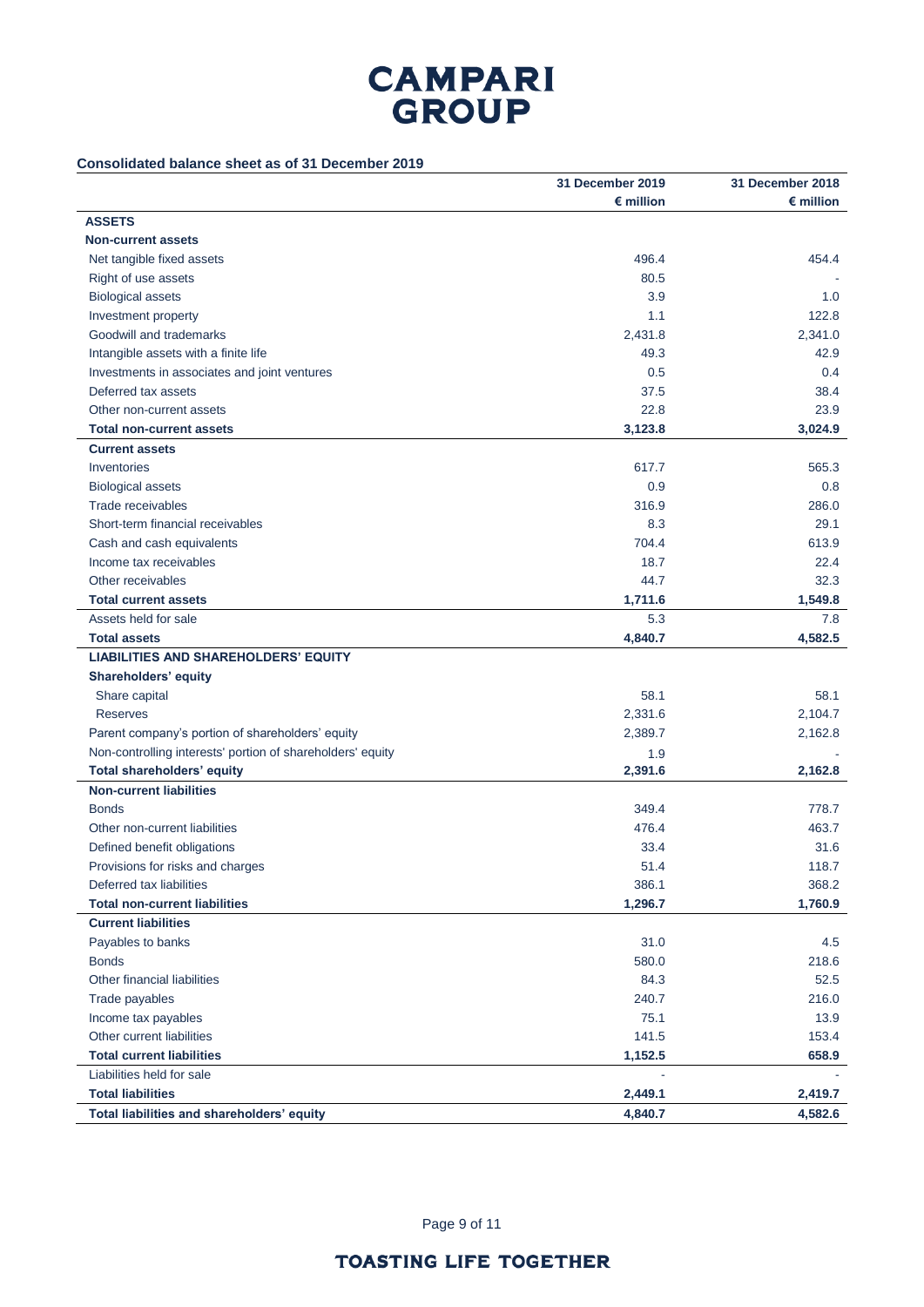## **Consolidated reclassified cash flow statement as of 31 December 2019**

|                                                                       | 31 December 2019   | 31 December 2018   |
|-----------------------------------------------------------------------|--------------------|--------------------|
|                                                                       | $\epsilon$ million | $\epsilon$ million |
| <b>EBITDA Adjusted</b>                                                | 479.8              | 432.6              |
| Provisions and other changes from operating activities                | (41.9)             | (31.1)             |
| Taxes paid                                                            | (45.3)             | (48.5)             |
| Cash flow from operating activities before changes in working capital | 392.5              | 353.0              |
| Changes in net operating working capital                              | (29.6)             | (25.5)             |
| Cash flow from operating activities                                   | 363.0              | 327.5              |
| Net interests paid                                                    | (27.9)             | (22.8)             |
| Adjustments to financial income (expenses)                            | 5.8                | 1.8                |
| Capital expenditure                                                   | (82.4)             | (70.9)             |
| Free cash flow                                                        | 258.5              | 235.6              |
| (Acquisition) disposal of companies or business division              | 110.8              | 22.2               |
| Dividend paid out by the Parent Company                               | (57.3)             | (57.5)             |
| Other changes (net purchase of own shares included)                   | (54.3)             | (62.0)             |
| Total cash flow used in other activities                              | (0.8)              | (97.3)             |
| Exchange rate differences and other changes                           | (13.9)             | (4.0)              |
| Change in net financial position due to operating activities          | 243.7              | 134.3              |
| Put option and earn-out changes                                       | (77.6)             | 1.0                |
| Effect of IFRS 16-'Leases' application                                | (81.4)             |                    |
| Increase in investments for lease right of use                        | (15.8)             |                    |
| Net cash flow of the period=change in net financial position          | 68.9               | 135.3              |
| Net financial position at the beginning of the period                 | (846.3)            | (981.5)            |
| Net financial position at the end of the period                       | (777.4)            | (846.3)            |

Page 10 of 11